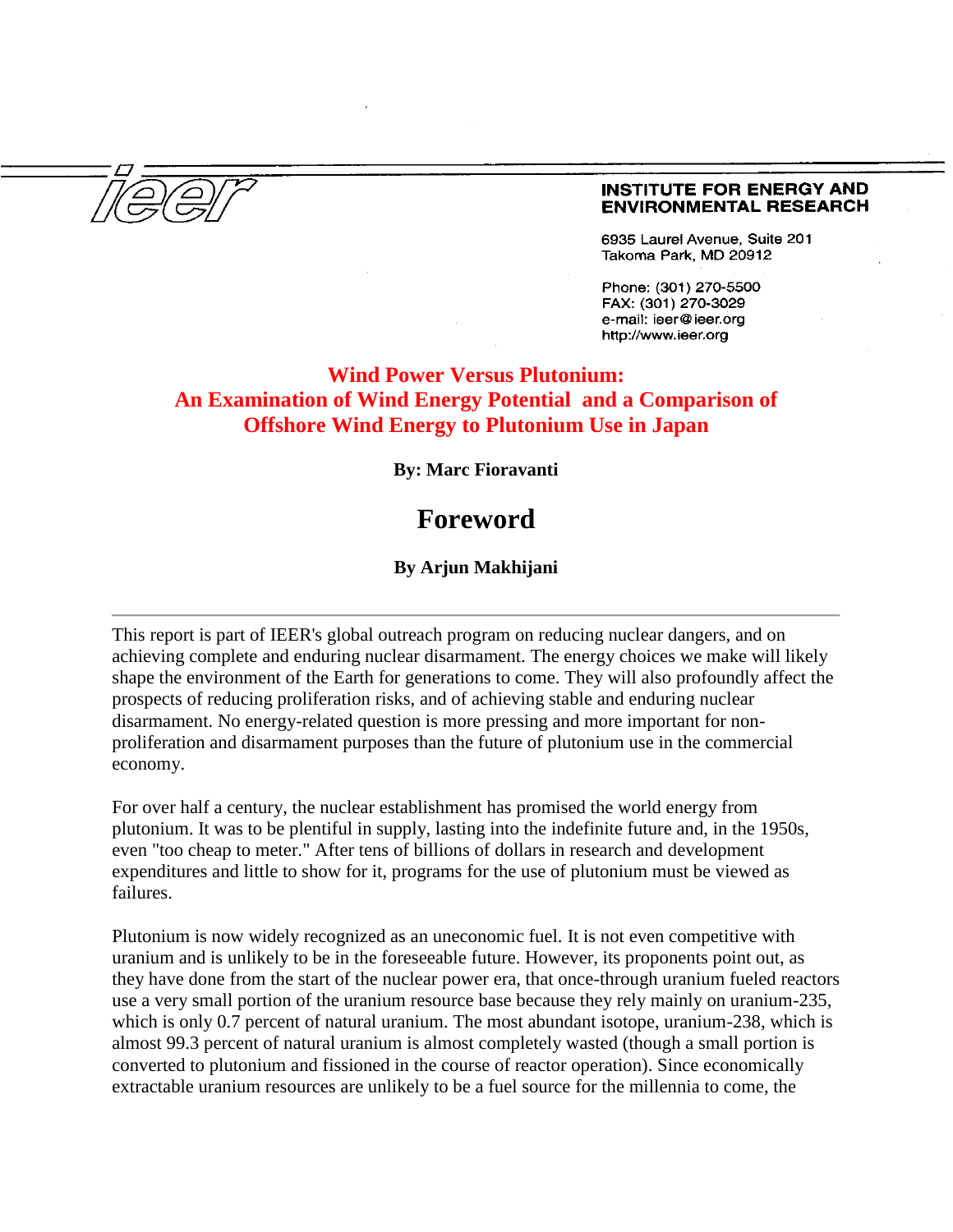advocates of plutonium point out that the conversion of uranium-238 to fissile plutonium fuel in breeder reactors is necessary for a long-term nuclear future.<sup>1</sup>

The key technology, the breeder reactor, converts uranium-238 (which is not a nuclear reactor fuel) into plutonium (which is). However, breeder reactors have a dismal record, especially given the amounts of resources that have been poured into them. Of the 2,600 megawatts of breeder reactor capacity in the mid-1990s, almost half was in a single reactor in France, Superphénix, which has since been shut. Moreover, the technology needed to separate plutonium from irradiated reactor fuel is in many ways the dirtiest part of the nuclear fuel cycle. It has been responsible for extensive pollution of the seas, rivers, and soil. It has resulted in highly radioactive liquid waste, which must be stored in tanks. Among the problems posed by these tanks is the risk of catastrophic explosions, such as that which occurred in a military high-level waste tank in the Soviet Union in 1957, and there was an electrical power failure at the French reprocessing plant at La Hague in 1980 that could have resulted in disaster but fortunately did not. Moreover, plutonium fuel use puts weapons-usable plutonium into circulation in the commercial economy, increasing proliferation dangers.

Plutonium is not the only fuel that can provide energy for the indefinite future. Wind and solar energy are two obvious alternatives to it. Even advocates of nuclear power admit their environmental and security advantages. However, advocates of nuclear energy have long argued that these are not economical. This is a specious and misleading argument on several counts. Plutonium is not economical - in fact, costs have gone up over time. Moreover, improvements in technology have made wind energy economical in some circumstances already. In addition, breeder reactors are not even a sound energy strategy for energy independence, as our analysis shows.

The relevant question for the long-term energy future is not whether wind, solar, or plutonium are economical now, but how we can arrive at an energy future that is environmentally sound, economically viable, and addresses the problems of greenhouse gas build-up and proliferation concerns all at the same time. This study does not address the whole complex of the issues involved, but rather one component - is it sensible at all to invest in plutonium as a long-term energy resource given that wind power is commercial in some circumstances and can be made widely commercial in the foreseeable future?

In comparison to plutonium, renewable energy sources have received a far smaller share of public resources for technological development despite the evident superiority on environmental and non-proliferation grounds. Wind power has no routine emissions and no long-lived radioactive wastes, for instance. One result has been that the development of renewable energy sources has been slow and halting. However, the total amount of wind power is still very small both in relation to its potential and as a fraction of total electricity generation. Nonetheless, in the last two decades, significant improvements have been made. In the 1980s, the first major wind farms were built in California, and in the 1990s, wind power developments have been significant in Denmark and Germany. Denmark has made a major difference to the development of wind power technology through its ambitious and long-range commitment to it. The industry is evolving and improving rapidly, especially since the early 1990s. One of the major constraints on wind power development, the large amount of land required, is now being loosened by the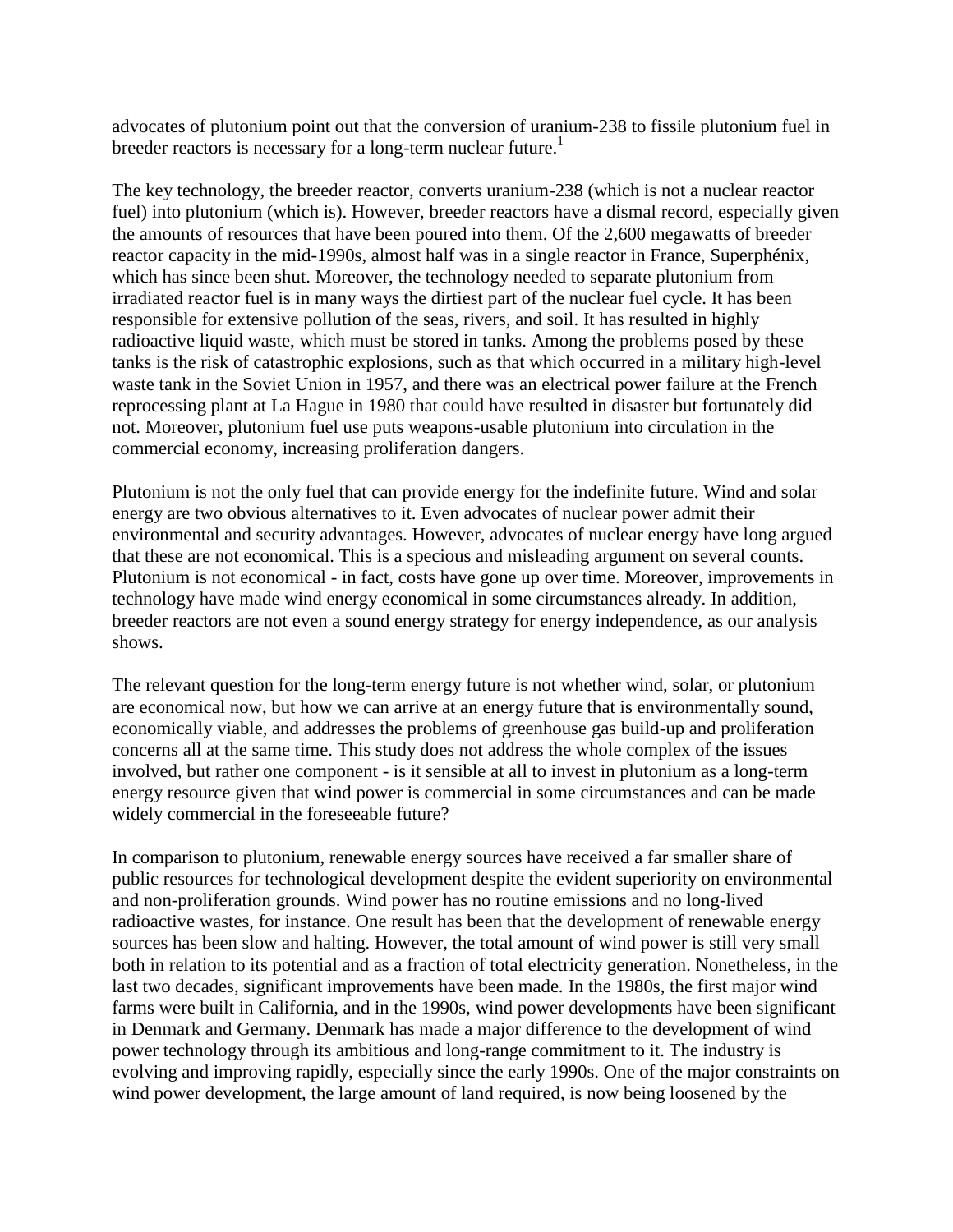development of offshore wind power plants. Sweden, Denmark, and Holland have been trying them out since 1990, with good results. Again, Denmark has the best-developed plans for expansion.

Our case study was on plutonium fuel use in nuclear reactors for Japan, which has among the most ambitious plutonium programs in the world. Moreover, the land constraints in Japan are severe and the land-based wind power potential is relatively low.

We decided to compare the costs and electricity generation potential of using plutonium as a fuel with those of offshore wind development in Japan. The basic purpose of the comparison is to explore a long-term energy source for Japan and to discuss a short- and medium-term investment strategy that derives from that analysis. For the long-term analysis we compare the use of breeder reactors with plutonium recovery to wind energy, based on costs that are roughly comparable to those that currently prevail. While the costs of breeder reactor technology and associated reprocessing may decline, this is not at all assured; nor can such a trend be discerned from past development of this technology. On the other hand, there is a clear trend toward lower costs of wind energy. Thus, a comparison based on approximate current costs yields results that are biased against investment in wind. Despite this, our analysis clearly shows the desirability of long-term investment in wind energy.

The short- and medium-term analysis that is needed in such a situation is to compare the benefits that can be derived from the development of wind power compared to plutonium programs over the same period. These involve the use of plutonium fuel as a fuel in current light water reactors, which is the transitional plutonium use strategy that has been adopted by France, Japan, and others. <sup>2</sup> The fuel consists of a mixture of a few percent of plutonium dioxide mixed with uranium dioxide, called [MOX](http://www.ieer.org/latest/pu-disp.html) fuel . Were the short- and medium-term economic benefits of MOX fuel use relative to wind overwhelmingly great, an economic argument could be made for the development of wind and plutonium technologies in parallel. But this is not the case. MOX fuel carries high costs as well and environmental and proliferation liabilities that are not shared by wind technology.

The results of our research point clearly in the direction of offshore wind energy development for Japan. Based on preliminary survey of the literature on the subject, offshore wind potential could also be similarly developed in many other countries, including those that now have large plutonium programs: Britain, France, and Russia. Of course, due to their large land area, landbased wind energy may be a better choice for Russia and several other countries that were formerly part of the Soviet Union.

In 1952, the Paley Commission, appointed by President Truman, judged the promise of renewable energy sources to be greater than that of nuclear power for meeting energy needs and preventing economic dislocations due to disruptions in foreign oil supply. But shortly thereafter, the US government chose to ignore that recommendation in favor of pursuing nuclear power, largely as part of its Cold War propaganda campaign.<sup>3</sup>

It is well past the time when Cold War dreams of plutonium as a "magical" energy source should have been abandoned in favor of renewable energy sources. I hope that this study will spur Japan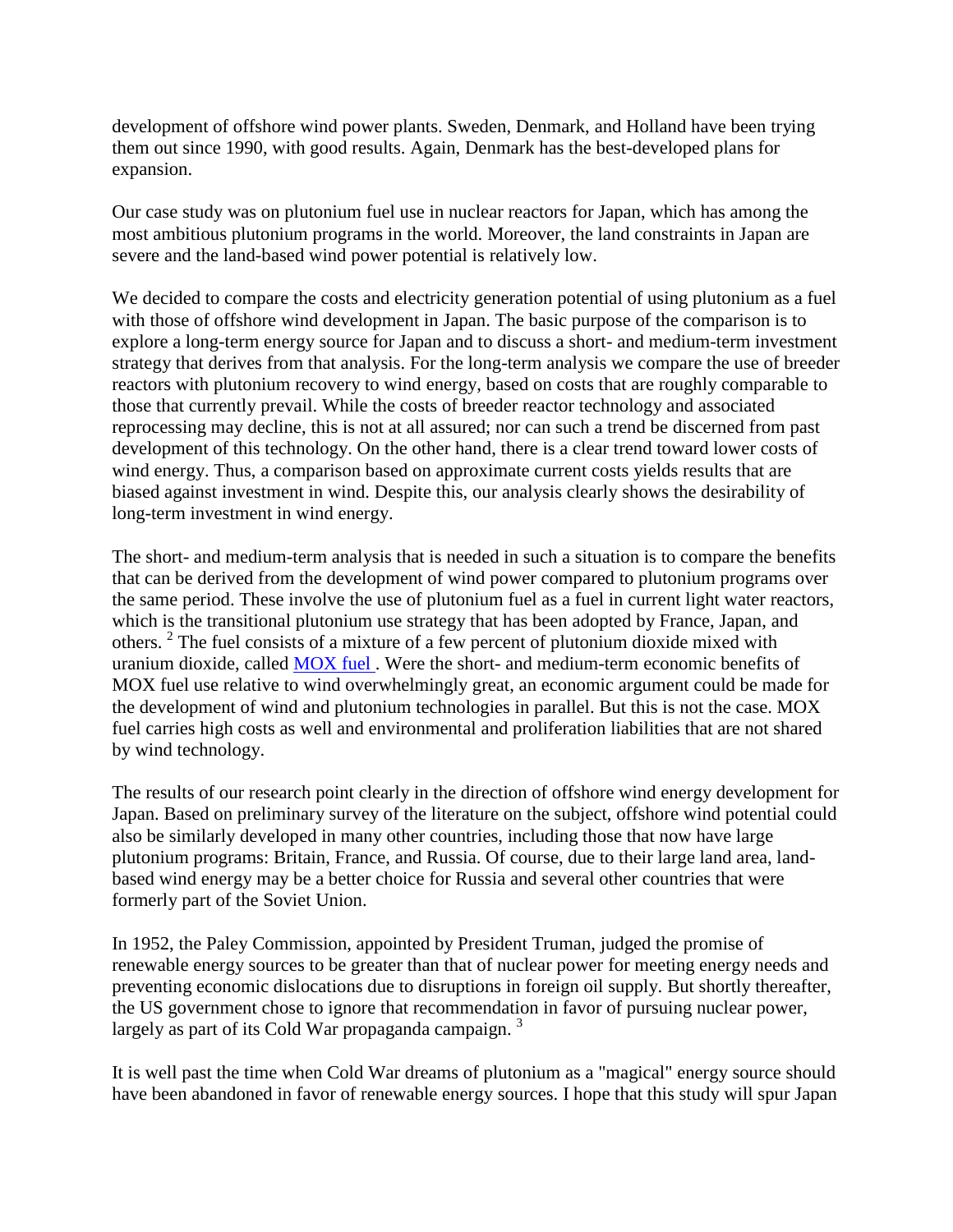as well as other countries to vigorously pursue wind energy. The same level of resources as have been expended on plutonium energy are not likely to be required, since wind energy is already commercial relative to plutonium in many locations. But the same determination will be needed. It will also require some political courage to put aside the pork-barrel claims of the plutonium establishment, which has had an unduly large claim on the public purse for over fifty years and still exercises a high level of bureaucratic influence in several countries.

A word is warranted here about recent developments in Germany. The new German coalition government of the Social Democratic and Green parties has decided to phase out nuclear power. In conjunction with this decision, they will terminate reprocessing as a method of waste management and the use of separated plutonium as a fuel source. Germany's decisions regarding reprocessing may well be the harbinger for a thorough reassessment of the plutonium commitments by other countries. Following on the heels of the German decision, Switzerland, another country that uses MOX fuel, also announced a decision to phase-out nuclear power and use of plutonium for energy. Neither country has settled on a timetable as yet

As a result of the German decision to stop reprocessing, Japan will become by far the largest foreign customer for French and British reprocessing services. A decision by Japan to develop wind energy instead of plutonium could play a big role in convincing the British and French to end their own uneconomical commitment to this fuel.

The rapid developments in favor of wind energy and against plutonium as an energy source come at a time of an urgent need for new electrical generating capacity designed to reduce carbon dioxide emissions. Our analysis shows that one essential component of investment in long-term energy sources should be wind energy and specifically development of offshore wind resources. It is time to leave plutonium behind in the century in which it was created and stop throwing good money after the enormous amount of public resources have already been wasted on it.

We would like to thank several people who reviewed all or part of this report and offered helpful comments and suggestions: Yurika Ayukawa, Tetsunari Iida, Mika Obayashi, Randy Swisher, Masa Takubo, Gerard van Bussel, and Izumi Ushiyama. Those acknowledged here do not necessarily endorse the findings, conclusions, or recommendations of the study, the responsibility of which lies with the author, who, of course, takes full responsibility for any errors.

I have worked closely with Marc Fioravanti to assure the soundness of the analysis and the conclusions and recommendations of the report. In addition, several IEER staff provided valuable assistance during writing of this report. Anita Seth reviewed the manuscript and provided valuable insight and editorial comments. Lois Chalmers assisted with fact-checking and research. Betsy Thurlow-Shields helped with preparation and distribution of the report.

We are grateful to the W. Alton Jones Foundation, the John D. and Catherine T. MacArthur Foundation, the C.S. Fund, and the New Land Foundation for their support of IEER's global program on enduring nuclear disarmament, of which this report is a part. We are also thankful for general support funds provided to IEER from the HKH Foundation, the Stewart R. Mott